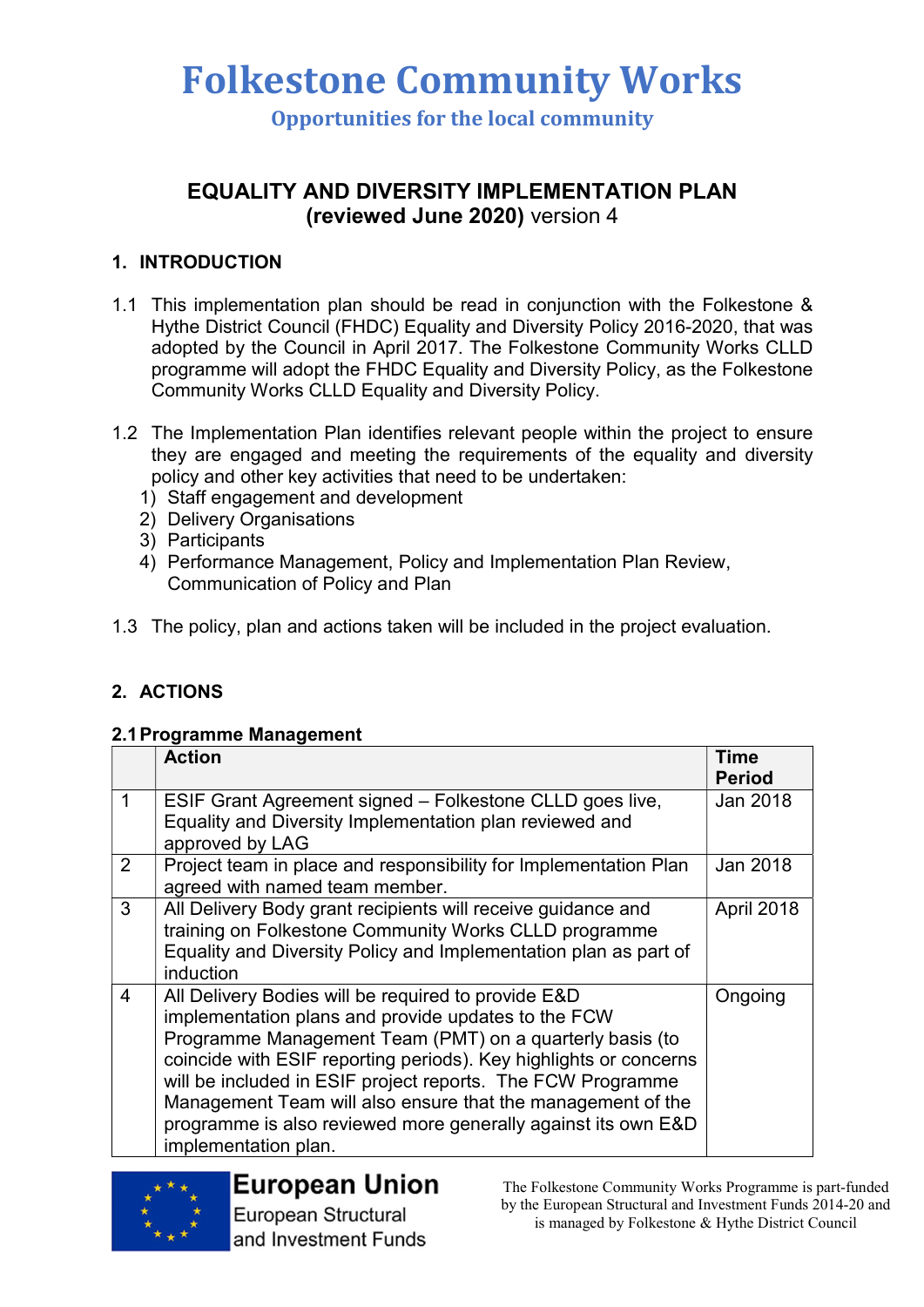Opportunities for the local community

| $5\phantom{1}$ | Updates will be provided to the LAG with any concerns on best<br>practice highlighted                                                                                                             | Ongoing         |
|----------------|---------------------------------------------------------------------------------------------------------------------------------------------------------------------------------------------------|-----------------|
| 6              | The PMT will compile an annual update to the LAG to support<br>their review of the Equality and Diversity Policy                                                                                  | Annual          |
|                | All implementation plans, monitoring and final achievements will<br>be included in the programme evaluation.                                                                                      | 2019            |
| 8              | ESF Action Note 019/18: ESF Scoring Framework for gender<br>equality and note discrimination cross cutting theme<br>incorporated into the Project Assessment Forms and scoring<br>criteria system | 2020<br>onwards |
| 9              | Monitor LAG membership by characteristics – sex, race,<br>disability, age (with a view to identifying any significant under-<br>representation                                                    | 2020<br>onwards |

### 2.2 Programme Staff

|                | Aim                                                                             | <b>Action</b>                                                                                                                           | <b>Measure</b>                                                              |
|----------------|---------------------------------------------------------------------------------|-----------------------------------------------------------------------------------------------------------------------------------------|-----------------------------------------------------------------------------|
| $\overline{1}$ | To ensure all staff understand<br>the policy                                    | During staff<br>induction the<br>equality and<br>diversity policy will<br>be reviewed                                                   | The induction<br>programme will be<br>saved in the project<br>files         |
| $\overline{2}$ | Staff trained in E&D issues                                                     | All staff to undertake<br>E&D training<br>through FHDC e-<br>learning provision.                                                        | e-learning recorded                                                         |
| 3              | Continued personal<br>development of E&D<br>awareness                           | Any issues identified<br>during the<br>programme to be<br>communicated as a<br>shared learning<br>experience                            | Reviewed in annual<br>Personal<br>Development<br>Review (PDR)               |
| $\overline{4}$ | To ensure that policies, plans<br>and information are available to<br>all staff | Create a folder<br>within the project<br>data for E&D that<br>contains all<br>materials and is<br>accessible by all<br>staff            | Folder with all up to<br>date materials on<br>accessible computer<br>drive. |
| $\overline{5}$ | Refresher training provided                                                     | Internal staff<br>training/ updates by<br><b>FHDC HR team</b><br>Training will be<br>provided on a<br>request basis via e-<br>learning. | Accessing elearning<br>materials will be<br>added to HR /PDR<br>records     |



### **European Union**

European Structural and Investment Funds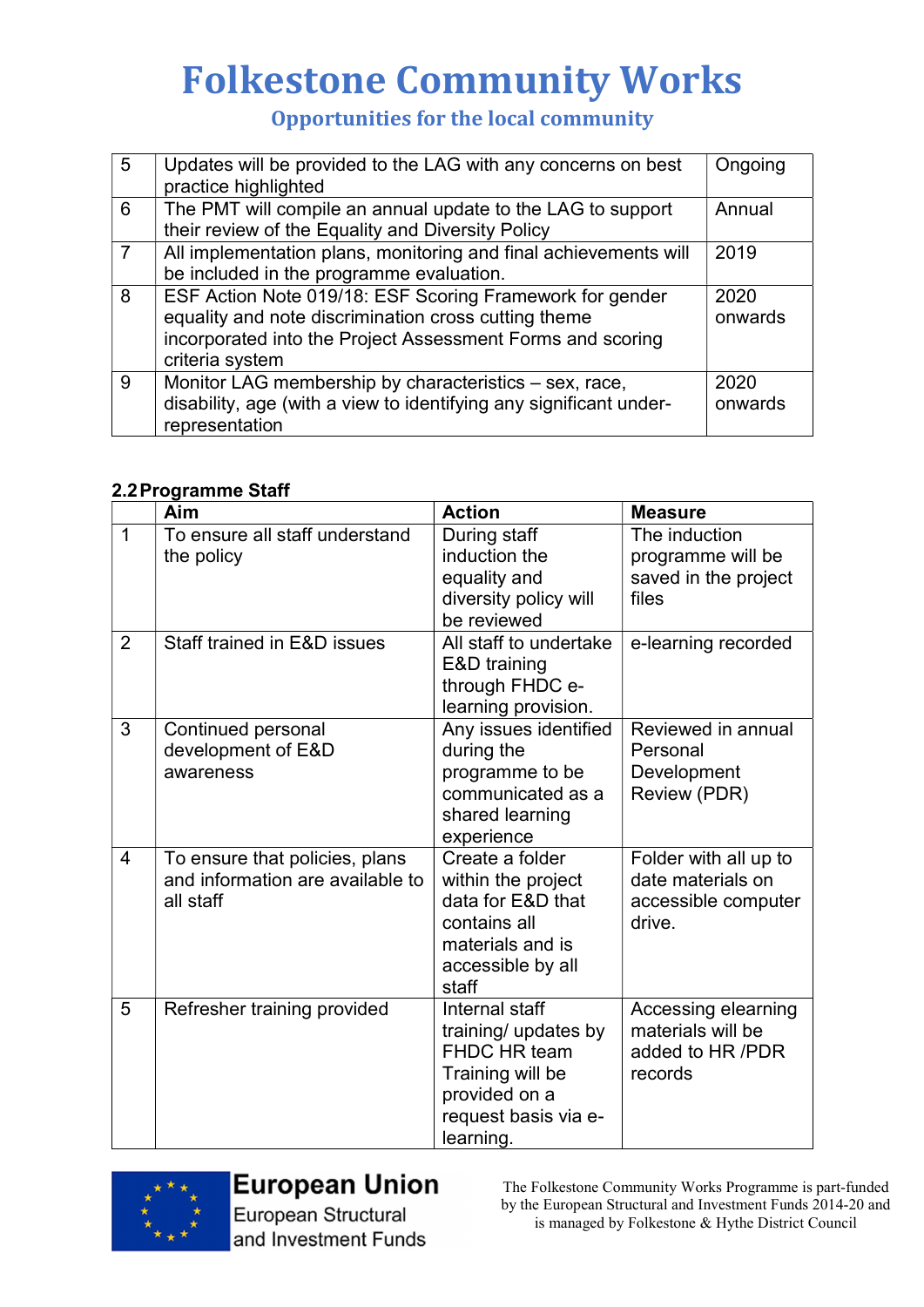Opportunities for the local community

| 6 | To understand the E&D<br>characteristics of the<br>organisation | FHDC to publish<br>equality information<br>on an annual basis<br>to demonstrate<br>compliance with the<br>duty imposed by<br>section 149(1) of the<br>Equality Act 2010 | Log published<br>material in project<br>file |
|---|-----------------------------------------------------------------|-------------------------------------------------------------------------------------------------------------------------------------------------------------------------|----------------------------------------------|
|---|-----------------------------------------------------------------|-------------------------------------------------------------------------------------------------------------------------------------------------------------------------|----------------------------------------------|

#### 2.3 Programme Level E&D

|                | Aim                                                                                   | <b>Action</b>                                                                                                                                 | <b>Measure</b>                                                                            |  |
|----------------|---------------------------------------------------------------------------------------|-----------------------------------------------------------------------------------------------------------------------------------------------|-------------------------------------------------------------------------------------------|--|
|                | <b>Performance Management</b>                                                         |                                                                                                                                               |                                                                                           |  |
| $\mathbf{1}$   | To ensure staff have<br>contributed to the CLLD<br>project E&D Implementation<br>plan | At project inception<br>the FCW E&D policy<br>and implementation<br>plan will be reviewed<br>and approved by the<br><b>Local Action Group</b> | An approved E&D<br>policy and<br>implementation plan                                      |  |
| $\overline{2}$ | Monitor E&D performance of<br>delivery organisations                                  | PMT to review<br>delivery<br>organisations on a<br>quarterly basis<br>against E&D plans<br>and project delivery<br>requirements.              | Copies of quarterly<br>reports and actions<br>raised/closed down                          |  |
|                | 'Review and Improve' Process                                                          |                                                                                                                                               |                                                                                           |  |
| 3              | FCW level oversight of E&D<br>implementation                                          | Include in reporting<br>to Local Action<br>Group                                                                                              | <b>Agenda and Minutes</b><br>of meetings saved in<br>project files                        |  |
| 4              | Failures identified in delivery<br>process                                            | <b>FCW Programme</b><br>Manager to<br>implement actions                                                                                       | Log in FCW files                                                                          |  |
| 5              | Review of Implementation plan                                                         | Plan to be reviewed<br>by PMT on an<br>annual basis - any<br>issues identified and<br>plan updated                                            | Annual review and<br>update logged by<br>version number and<br>date. Held in FCW<br>files |  |
| 6              | Review by FHDC of E&D<br>policy                                                       | <b>FHDC review policy</b><br>at Corporate level<br>every 4 years                                                                              | <b>Updated policy</b><br>published on FHDC<br>website                                     |  |
|                | <b>Communication</b>                                                                  |                                                                                                                                               |                                                                                           |  |
| $\overline{7}$ | All stakeholders can access<br>the FCW E&D policy                                     | The E&D policy will<br>be accessible<br>through the FCW<br>webpages                                                                           | Latest version of<br>policy on website -<br>screen shot taken for<br>files                |  |



### **European Union**

European Structural and Investment Funds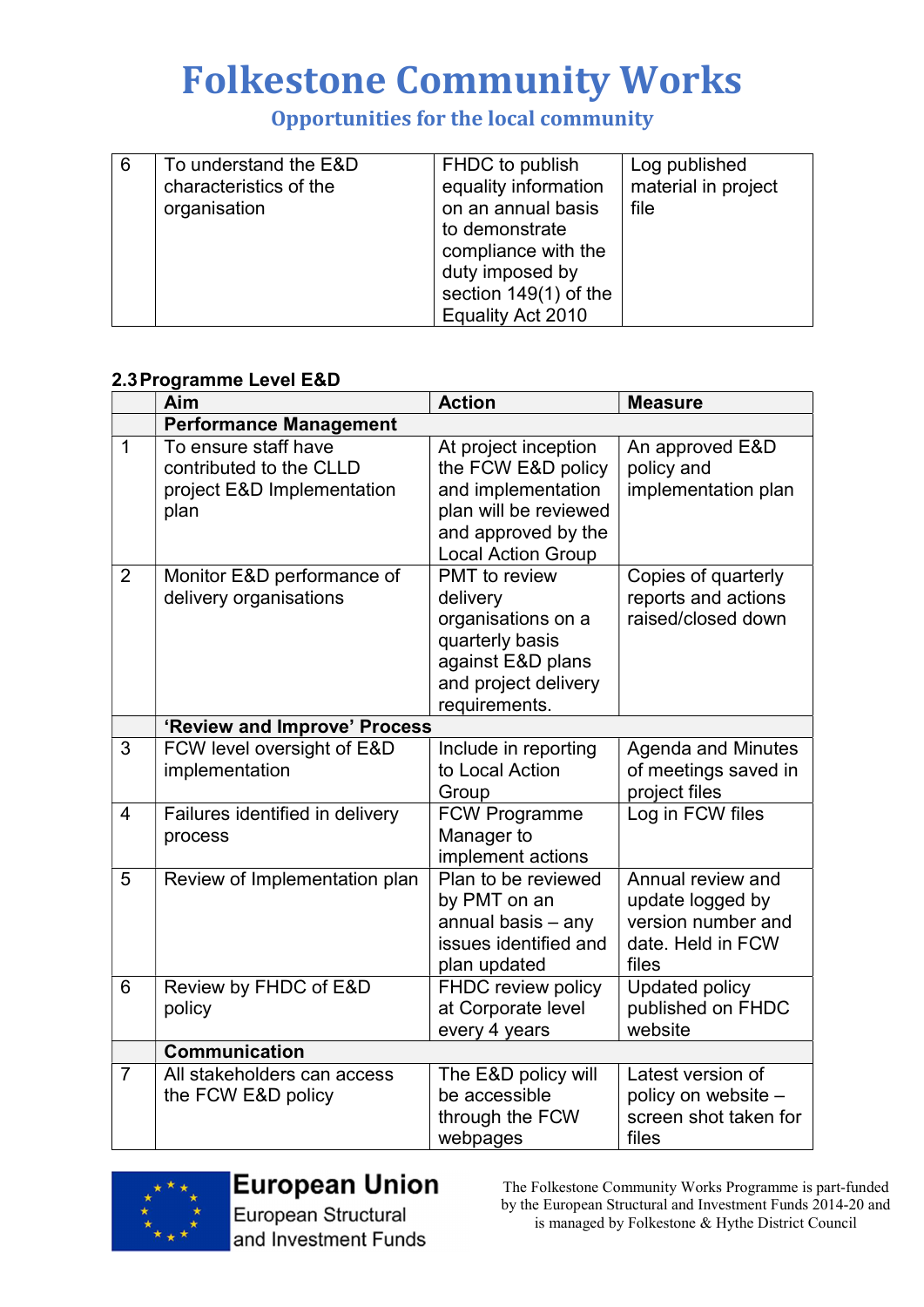Opportunities for the local community

| 8 | Ensure the policy is available<br>to all stakeholders             | On request, the<br>Policy will be made<br>available in a range<br>of formats and<br>languages                      | Log any requests for<br>any format/language<br>requirements            |
|---|-------------------------------------------------------------------|--------------------------------------------------------------------------------------------------------------------|------------------------------------------------------------------------|
| 9 | All staff and delivery<br>organisations promote the<br>E&D policy | <b>All FCW</b><br>presentations will<br>include reference to<br>the E&D policy and<br>access link as<br>applicable | Copy of all FCLLD<br>branded<br>presentations kept in<br>project files |

### 2.4 Delivery Organisations

|                | Aim                                 | <b>Action</b>                  | <b>Measure</b>                     |
|----------------|-------------------------------------|--------------------------------|------------------------------------|
| $\overline{1}$ | To ensure that the importance       | Copies of the policy           | Copy of workshop                   |
|                | of E&D in project delivery is       | to be presented at             | presentation to be                 |
|                | clear to all delivery               | E&D development                | held in project files              |
|                | organisations                       | workshops                      |                                    |
| $\overline{2}$ | Formal agreement of all delivery    | E&D to be included             | Signed contract                    |
|                | bodies to meet E&D                  | in contractual                 |                                    |
|                | requirements                        | agreements                     |                                    |
| 3              | Ensure all delivery                 | Request copy at                | Keep copies in                     |
|                | organisations have an E&D           | contract stage                 | project files                      |
| $\overline{4}$ | policy<br>Ensure all CLLD delivery  | Attend the E&D                 |                                    |
|                | organisation staff have E&D         | FCW project                    | Workshop run,<br>signed attendance |
|                | training                            | workshop                       | sheet retained,                    |
|                |                                     |                                | copy of worksheets                 |
|                |                                     |                                | retained                           |
| 5              | All delivery activity incorporates  | Delivery                       | Copies of                          |
|                | E&D action                          | organisation to                | operational E&D                    |
|                |                                     | provide plan on how            | plans held in project              |
|                |                                     | they will                      | files                              |
|                |                                     | operationalise E&D             |                                    |
| 6              | Awareness of E&D                    | <b>E&amp;D</b> characteristics | Copies of                          |
|                | characteristics of all participants | to be recorded for all         | information to be                  |
|                |                                     | <b>ESF</b> supported           | held in project files              |
|                |                                     | participants                   |                                    |
| $\overline{7}$ | Regular feedback to FCW PMT         | Review data collated           | Quarterly report                   |
|                |                                     | on quarterly basis as          |                                    |
|                |                                     | part of delivery               |                                    |
|                |                                     | organisation                   |                                    |
|                |                                     | reporting procedure            |                                    |



### **European Union**

European Structural and Investment Funds